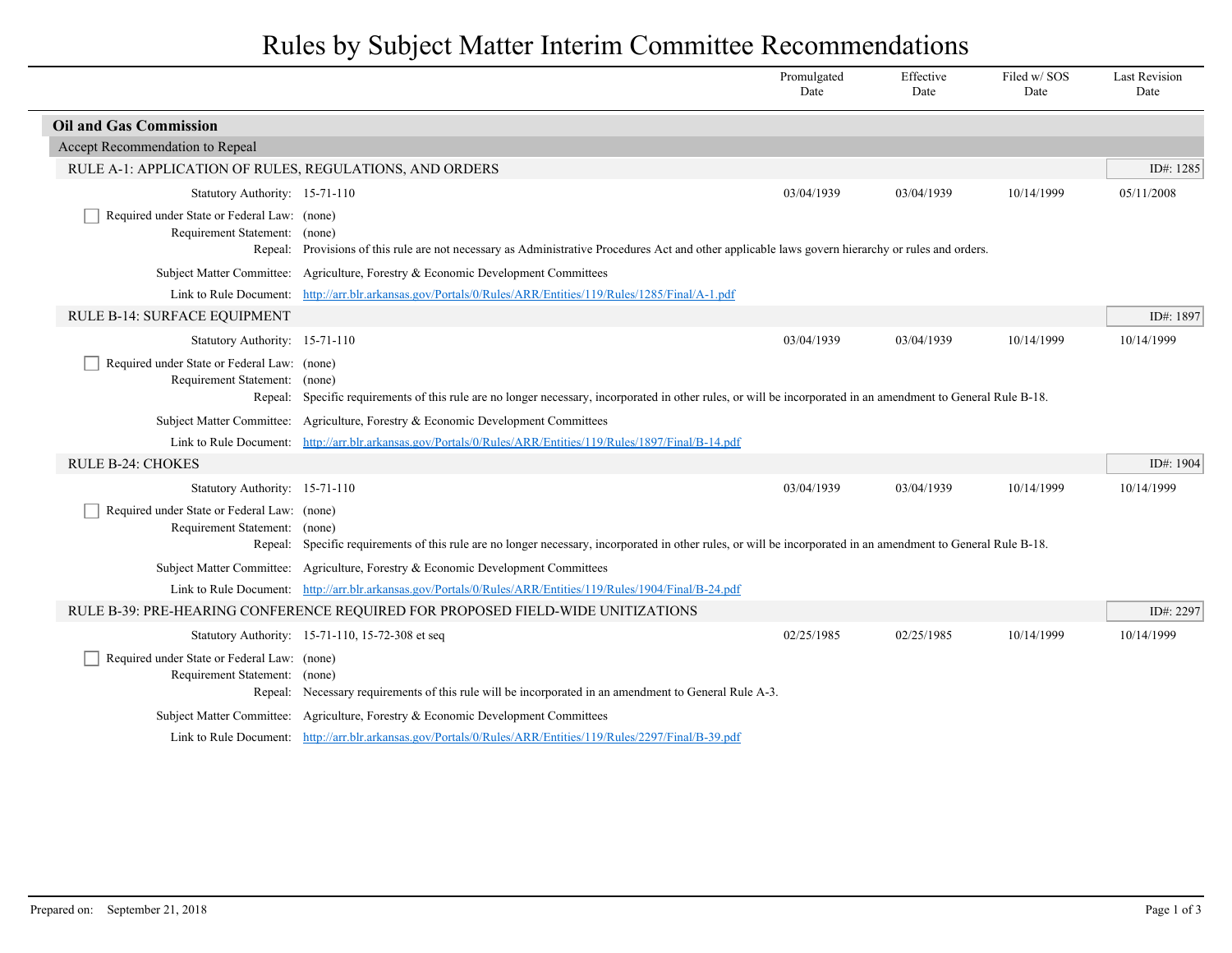## Rules by Subject Matter Interim Committee Recommendations

|                                                                                                                |                                                                                                                                                                                 | Promulgated<br>Date | Effective<br>Date | Filed w/SOS<br>Date | <b>Last Revision</b><br>Date |
|----------------------------------------------------------------------------------------------------------------|---------------------------------------------------------------------------------------------------------------------------------------------------------------------------------|---------------------|-------------------|---------------------|------------------------------|
| <b>RULE C-3: RESERVOIR SURVEYS</b>                                                                             |                                                                                                                                                                                 |                     |                   |                     | ID#: 2090                    |
| Statutory Authority: 15-71-110                                                                                 |                                                                                                                                                                                 | 03/04/1939          | 03/04/1939        | 10/14/1999          | 10/14/1999                   |
| Required under State or Federal Law: (none)<br>Requirement Statement: (none)                                   | Repeal: Function no longer performed by AOGC.                                                                                                                                   |                     |                   |                     |                              |
|                                                                                                                | Subject Matter Committee: Agriculture, Forestry & Economic Development Committees                                                                                               |                     |                   |                     |                              |
|                                                                                                                | Link to Rule Document: http://arr.blr.arkansas.gov/Portals/0/Rules/ARR/Entities/119/Rules/2090/Final/C-3.pdf                                                                    |                     |                   |                     |                              |
| RULE C-4: OPERATORS TO ASSIST IN RESERVOIR SURVEYS                                                             |                                                                                                                                                                                 |                     |                   |                     | ID#: 2091                    |
| Statutory Authority: 15-71-110                                                                                 |                                                                                                                                                                                 | 03/04/1939          | 03/04/1939        | 10/14/1999          | 10/14/1999                   |
| Required under State or Federal Law: (none)<br>Requirement Statement: (none)                                   | Repeal: Function of Rule C-3 no longer performed by AOGC. Therefore this rule is no longer necessary.                                                                           |                     |                   |                     |                              |
|                                                                                                                | Subject Matter Committee: Agriculture, Forestry & Economic Development Committees                                                                                               |                     |                   |                     |                              |
|                                                                                                                | Link to Rule Document: http://arr.blr.arkansas.gov/Portals/0/Rules/ARR/Entities/119/Rules/2091/Final/C-4.pdf                                                                    |                     |                   |                     |                              |
|                                                                                                                | RULE C-8: FLUID REPRESSURING AND WATER FLOODING OF OIL AND GAS PROPERTIES                                                                                                       |                     |                   |                     | ID#: 2096                    |
| Required under State or Federal Law: (none)<br>Requirement Statement: (none)                                   | Statutory Authority: 15-71-110, 15-72-308 et. seq., 15-72-501 et. seq.<br>Repeal: Necessary requirements of this rule will be incorporated in an amendment to General Rule A-3. | 03/04/1939          | 03/04/1939        | 10/14/1999          | 10/14/1999                   |
|                                                                                                                | Subject Matter Committee: Agriculture, Forestry & Economic Development Committees                                                                                               |                     |                   |                     |                              |
|                                                                                                                | Link to Rule Document: http://arr.blr.arkansas.gov/Portals/0/Rules/ARR/Entities/119/Rules/2096/Final/C-8.pdf                                                                    |                     |                   |                     |                              |
|                                                                                                                | RULE C-9: PRESSURE MAINTENANCE OR REPRESSURING WITH GAS OF OIL AND GAS PROPERTIES                                                                                               |                     |                   |                     | ID#: 2097                    |
|                                                                                                                | Statutory Authority: 15-71-110, 15-72-308 et. seq., 15-72-501 et. seq.                                                                                                          | 03/04/1939          | 03/04/1939        | 10/14/1999          | 10/14/1999                   |
| Required under State or Federal Law: (none)<br>Requirement Statement: (none)                                   | Repeal: Necessary requirements of this rule will be incorporated in an amendment to General Rule A-3.                                                                           |                     |                   |                     |                              |
|                                                                                                                | Subject Matter Committee: Agriculture, Forestry & Economic Development Committees                                                                                               |                     |                   |                     |                              |
|                                                                                                                | Link to Rule Document: http://arr.blr.arkansas.gov/Portals/0/Rules/ARR/Entities/119/Rules/2097/Final/C-9.pdf                                                                    |                     |                   |                     |                              |
| RULE D-10: GAS-OIL RATIO SURVEYS AND REPORTS                                                                   |                                                                                                                                                                                 |                     |                   |                     | ID#: 2101                    |
| Statutory Authority: 15-71-110<br>Required under State or Federal Law: (none)<br>Requirement Statement: (none) | Repeal: Specific rule requirmements are not required by AOGC.                                                                                                                   | 03/04/1939          | 03/04/1939        | 10/14/1999          | 10/14/1999                   |
|                                                                                                                | Subject Matter Committee: Agriculture, Forestry & Economic Development Committees                                                                                               |                     |                   |                     |                              |
|                                                                                                                | Link to Rule Document: http://arr.blr.arkansas.gov/Portals/0/Rules/ARR/Entities/119/Rules/2101/Final/D-10.pdf                                                                   |                     |                   |                     |                              |